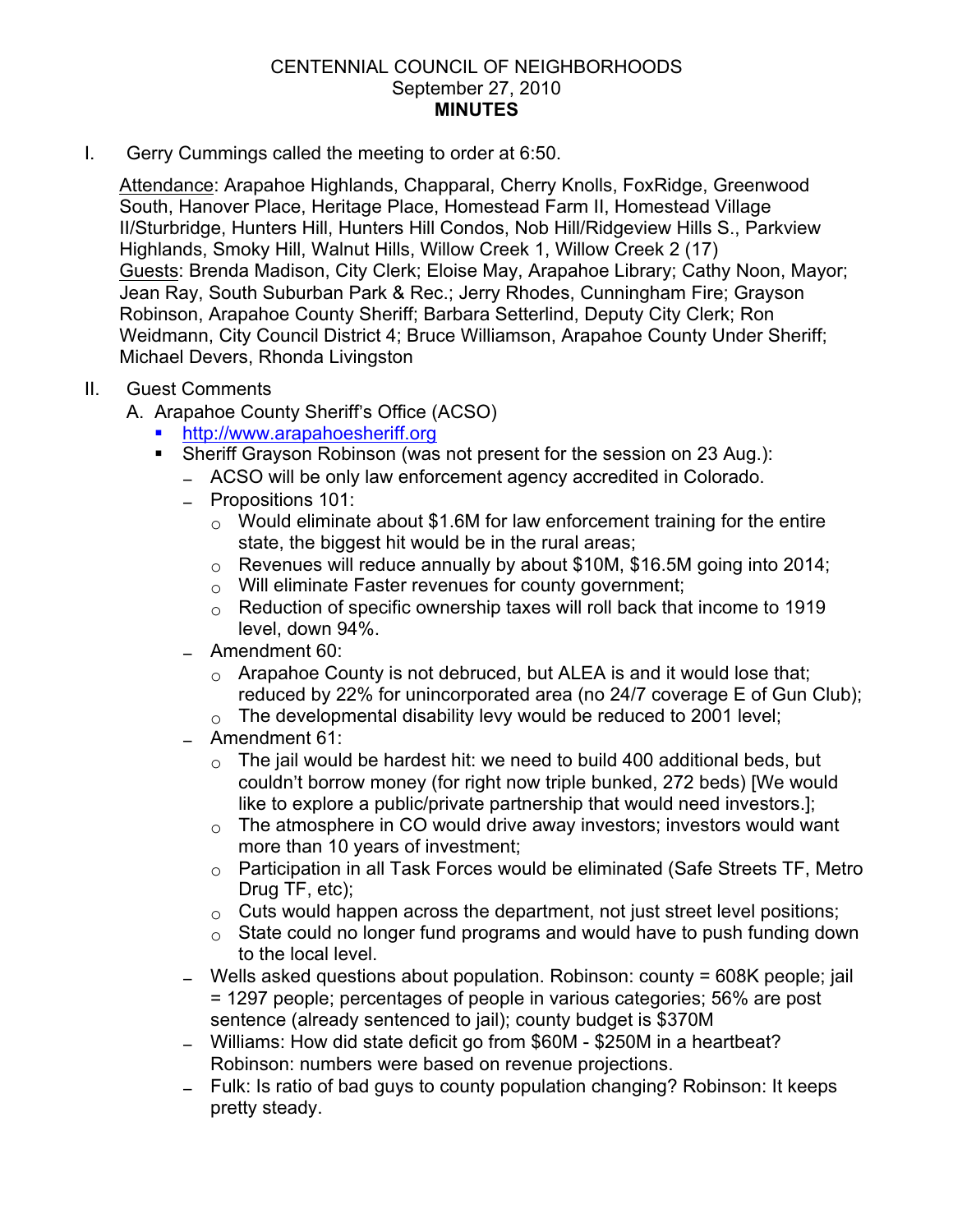- One other item is Proposition 102:
	- $\circ$  Will do away with pretrial, pre-sentence services (these people make recommendations to the court for sentencing); every "criminal must bond out"
- ! Mayor Noon pointed out that brochures are available to campaign against 60, 61, 101 and that campaign is in need of walkers.
- ! Williamson:
	- Spoke briefly about the accreditation process.
	- Noted that Centennial is the safest city in CO.
	- The Conoco at Jordan & Arapahoe Rds. has been hit 3 times by cigarette burglars. Deputies found the car with a hotel receipt inside. The person in the room said they missed the bad guys at the hotel by 10 min. They arrested a peripheral person but others got away.
	- On 9/12, deputies were on the lookout for bad guys pulling on car door handles. Followed a car and found it parked in the driveway of a house they had nothing to do with. They saw burglary equipment in the car with the occupants. They snitched on the others in a hotel room and all were caught.
	- On 9/21, a man called in about kids messing with a car. Deputies chased them and caught them with stolen merchandise.
- B. Arapahoe Library District (ALD), Eloise May, Director
	- ! http://www.arapahoelibraries.org/
	- The district has put up a web-based survey instrument and is urging all to take the survey.
	- ! She added a note about the 60, 61, 101 impacts: they will hit the district for \$7M the first year and up to \$8M after 4 years.
- C. Arapahoe Park & Recreation District (APRD), not present
	- ! http://www.aprd.org
- D. Fire Districts, Jerry Rhodes, Chief, Cunningham Fire Protection District
	- ! http://www.cfpd.org, http://www.littletongov.org/fire, http://www.southmetro.org
	- Cunningham:
		- $\circ$  Oct. 2, Pancake breakfast will end Fire Prevention Week, 9am noon
		- o Ready, Set, Go: How to create a defensible space if you live by open space;
		- $\circ$  Think about what you'd take if you had to evacuate; consider a fire safe
	- A County-wide fire ban is in place.
	- 4 acres burned at Cherry Creek State Park, started by a r/c helicopter.
	- Littleton sent people to the Aurora fire academy (joint academies).
	- Littleton & Cunningham just put new medic units into service.
	- South Metro: Trick or Treat at Fire Houses & Centennial Medical Plaza
	- ACSO is enforcing traffic safety around the schools; parents are the #! violators
	- South Metro is reaccrediting and is on Twitter.
	- Generally fire services like to let the lowlands burn to get rid of underbrush but, not right now.
	- Weidmann: Is there a ban on fire pits? Rhodes: Parts of unincorporated Arapahoe and Douglas Counties have banned them, but not generally.
	- Mayor Noon: Do you know anything about the gas line break at Heritage Greens? Rhodes: There was a construction accident that cut a line, all departments are sharing info with the San Bruno Fire Department.
- E. Cherry Creek Schools (CCSD): not present
	- http://www.ccsd.k12.co.us/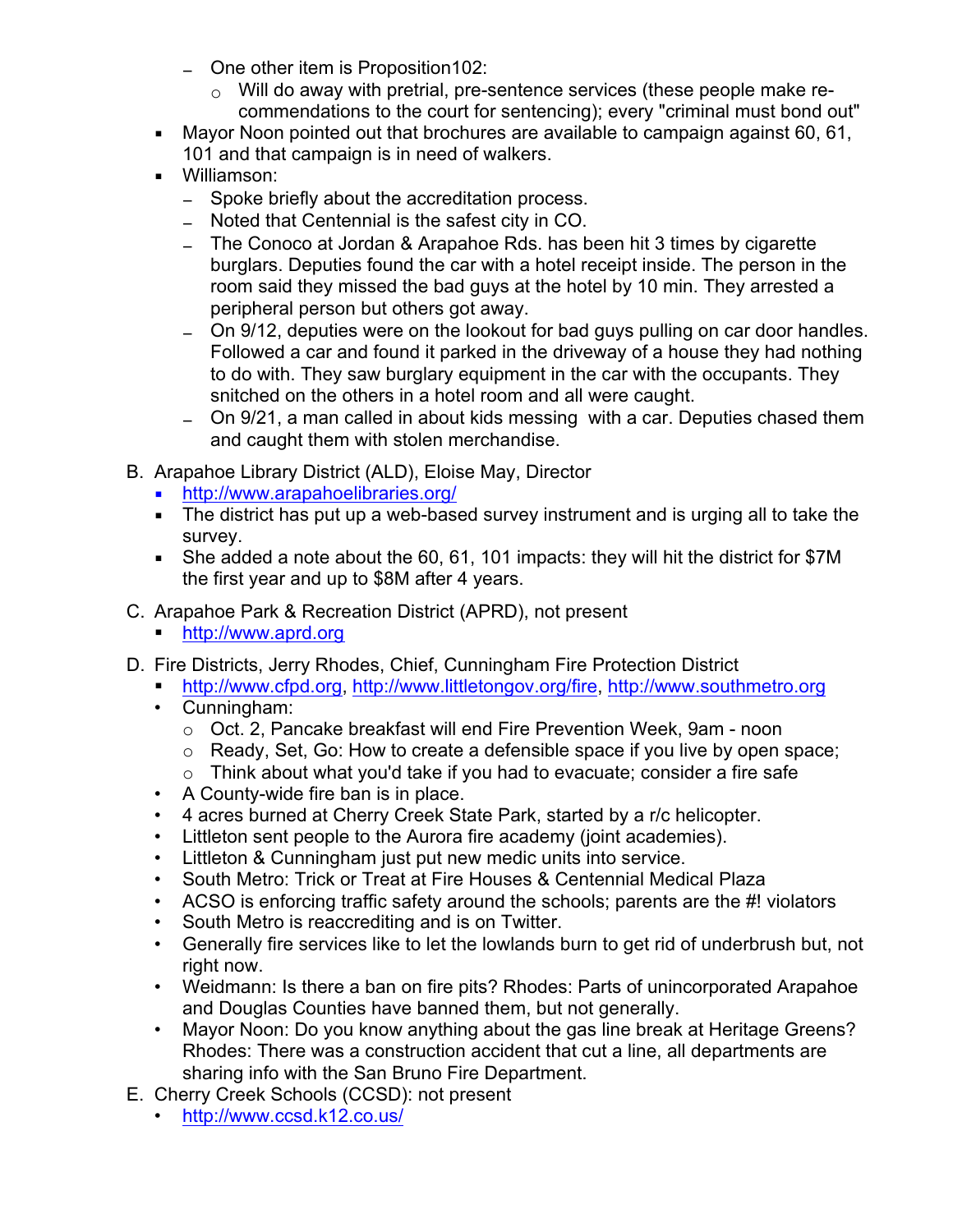- F. South Suburban Park & Recreation District (SSPRD), Jean Ray, Communications **Director** 
	- http://www.SSPR.org
	- Halloween Spooktacular & Spooktoddler, 22 Oct. at Goodson for 11 & under, 5:30 – 8 pm: carnival games, haunted house, crafts, etc.
	- La Llorona Ghost Hunt at South Platte Park, ghost hunt with a naturalist on 22 Oct., 7 – 8:30 pm.
	- Friday Night Firesides Spooky Storied, 29 Oct. at South Platte Park, 7 8:30 pm.
	- Oct. blood screenings: 19 Oct., Lone Tree; 20 Oct., Goodson; 21 Oct., Buck; 22 Oct., Family Sports Center, 7 – 9:30 am.
	- Senior Resource Day, 8 Oct. at Buck Rec. Center
	- Ski conditioning classes, starting 5 Oct. at Goodson, Tues & Thurs, 11:30-12:15
	- Ed Bain: Is there any special information about SSPRD and fire danger? Ray: We mow our properties completely down 4 times per year. Rhodes said SSPRD & APRD do an excellent job of taking care of their properties.
- G. City of Centennial
	- ! http://www.centennialcolorado.com
	- ! Mayor Cathy Noon distributed a brief recap of the Centennial Citizen Survey. The city did a survey of its citizens; we mailed 3000 surveys and 940 were returned. 89% of residents ranked the Overall Quality of Life good or excellent (28%), far above the national average for residents in other municipalities.
- III. Centennial Election Commission, Brenda Madison, Centennial City Clerk
	- http://www.centennialcolorado.com/index.aspx?nid=807
	- Barbara Setterlind, the Assistant City Clerk, was also present.
	- The Election Commission is in the process of redrawing the Centennial City Council District boundaries. The Commission is soliciting citizen input.
	- There will be a Study Session with City Council on 13 Oct. A final decision should be made on 6 Nov.
	- This meeting is the first open house.
	- The City must redistrict if voter population comparison differ by 10% or more, currently it's 23% between District 1 and District 4.
	- There will be a joint District 1 & 2 meeting on 20 Oct. at the South Metro Chamber, 7 pm. and several other open houses.
	- Comment form link on the Cent home page
	- Districts must be compact, as nearly as practicable and contiguous; try not to separate neighborhoods. Districts are based on the number of voters in each District, not on population (71,619 voters in Centennial at the end of July).
	- Don Strickland: can't redistrict a CM out of their Dist.; showed discontiguous areas;
	- Madison presented Option 1. Don Strickland presented Option 2 and Gerry Cummins presented Option 3.
	- There was further discussion of possible annexations, where they could occur, good and bad issues about the different options.
	- Please tell others to go to the City website to see information about redistricting.